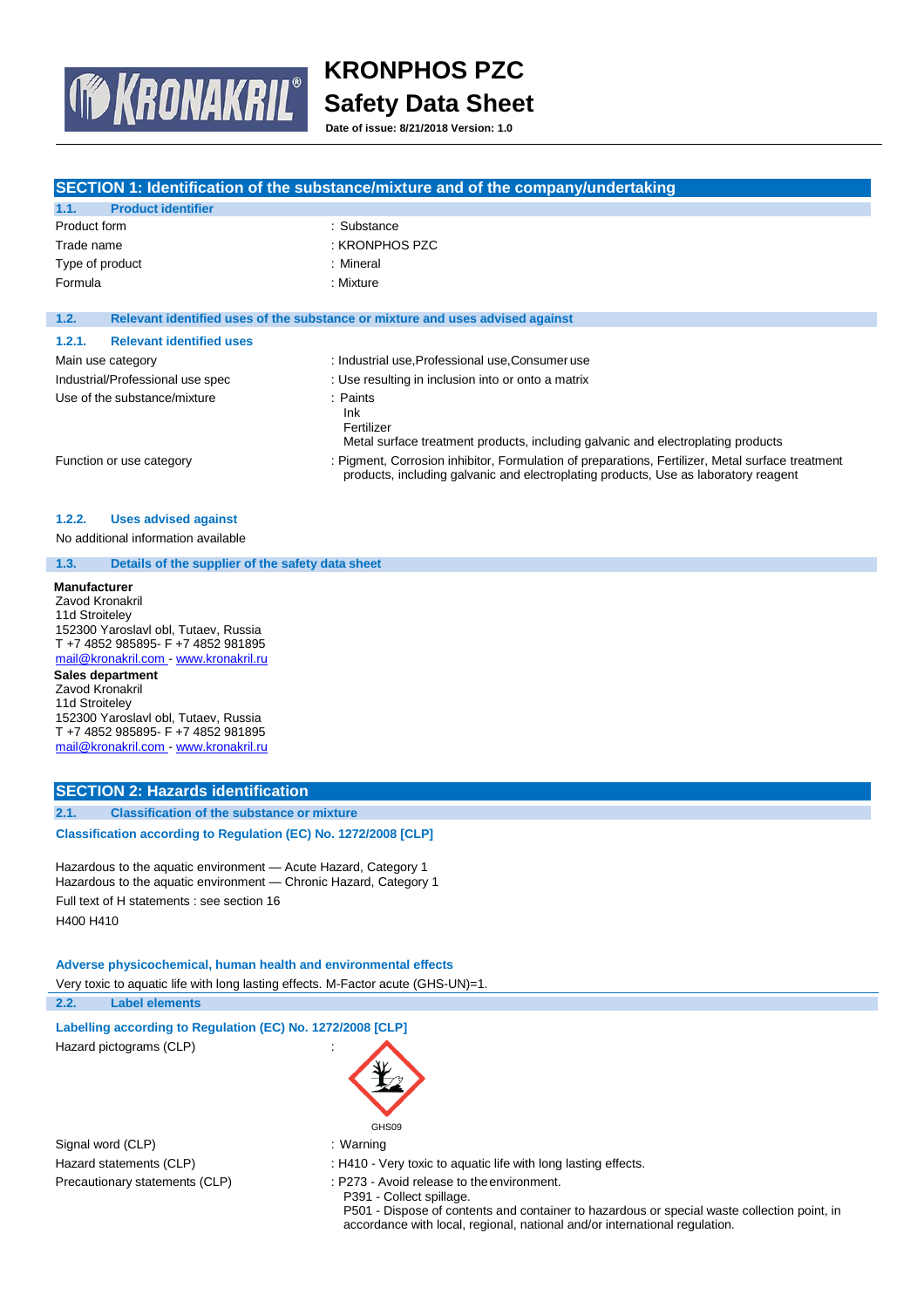

**Date of issue: 8/21/2018 Version: 1.0**

#### **2.3. Other hazards**

Other hazards not contributing to the classification: None under normal conditions. Do not allow product to spread into the environment.

|      |                   | <b>SECTION 3: Composition/information on ingredients</b> |
|------|-------------------|----------------------------------------------------------|
| 3.1. | <b>Substances</b> |                                                          |
|      | Substance type    | : Mono-constituent                                       |
| Name |                   | : KRONPHOS PZC                                           |

| <b>Name</b>                                  | <b>Product identifier</b>                                                | $\frac{9}{6}$ | <b>Classification according to</b><br><b>Regulation (EC) No.</b><br>1272/2008 [CLP] |
|----------------------------------------------|--------------------------------------------------------------------------|---------------|-------------------------------------------------------------------------------------|
| trizinc bis(orthophosphate)<br>(Constituent) | (CAS-No.) 7779-90-0<br>(EC-No.) 231-944-3<br>(EC Index-No.) 030-011-00-6 | > 55          | Aquatic Acute 1, H400<br>Aquatic Chronic 1, H410                                    |
| zinc oxide<br>(Impurity)                     | (CAS-No.) 1314-13-2<br>(EC-No.) 215-222-5                                | $\leq 3$      | Aquatic Acute 1, H400<br>Aquatic Chronic 1, H410                                    |
| Dicalcium phosphate                          | CAS N°: 7757-93-9.<br>EINECS N° 231-826-1.                               | >45           | Aquatic Acute 1, H400<br>Aquatic Chronic 1, H410                                    |

#### Full text of H-statements: see section 16

### **3.2. Mixtures**

Not applicable

| <b>SECTION 4: First aid measures</b>                                |                                                                                                                                                                                                                        |
|---------------------------------------------------------------------|------------------------------------------------------------------------------------------------------------------------------------------------------------------------------------------------------------------------|
| <b>Description of first aid measures</b><br>4.1.                    |                                                                                                                                                                                                                        |
| First-aid measures general                                          | : Remove person to uncontaminated area. Remove victim to fresh air. If you feel unwell, seek<br>medical advice (show the label where possible).                                                                        |
| First-aid measures after inhalation                                 | : Remove person to fresh air and keep comfortable for breathing. In case of doubt or persistent<br>symptoms, consult always a physician. Place under medical control.                                                  |
| First-aid measures after skin contact                               | : Rinse and then wash skin thoroughly with water and soap. If on skin, take off contaminated<br>clothing.                                                                                                              |
| First-aid measures after eye contact                                | : IF IN EYES: Rinse cautiously with water for several minutes. Remove contact lenses, if present<br>and easy to do. Continue rinsing. In case of troubles : Consult an eye specialist.                                 |
| First-aid measures after ingestion                                  | : Rinse mouth thoroughly with water. Immediately consult a doctor/medical service. Place under<br>medical control. Treat symptomatically. Gastrointestinal complaints.                                                 |
| Most important symptoms and effects, both acute and delayed<br>4.2. |                                                                                                                                                                                                                        |
| Symptoms/effects                                                    | : Zinc. Intoxication.                                                                                                                                                                                                  |
| Symptoms/effects after inhalation                                   | : Metal fume fever. None under normal use. May cause irritation to the respiratory tract,<br>sneezing, coughing, burning sensation of throat with constricting sensation of the larynx and<br>difficulty in breathing. |
| Symptoms/effects after skin contact                                 | : None under normal conditions. Slight irritation.                                                                                                                                                                     |
| Symptoms/effects after eye contact                                  | : mild eye irritation. redness, itching, tears.                                                                                                                                                                        |
| Symptoms/effects after ingestion                                    | : Digestive disorder.                                                                                                                                                                                                  |
| Chronic symptoms                                                    | : Dust of the product, if present, may cause respiratory irritation after an excessive inhalation<br>exposure.                                                                                                         |

**4.3. Indication of any immediate medical attention and special treatment needed**

Treat symptomatically. Specific treatment is necessary. Zinc.

| <b>SECTION 5: Firefighting measures</b>                       |                                                                                                                                                                                                                                                    |
|---------------------------------------------------------------|----------------------------------------------------------------------------------------------------------------------------------------------------------------------------------------------------------------------------------------------------|
| <b>Extinguishing media</b><br>5.1.                            |                                                                                                                                                                                                                                                    |
| Suitable extinguishing media                                  | : Product. Non flammable. Not combustible. All extinguishing media allowed.                                                                                                                                                                        |
| Unsuitable extinguishing media                                | : Apply aqueous extinguishing media carefully. Very toxic to aquatic organisms, may cause long-<br>term adverse effects in the aquatic environment. Contain the extinguishing fluids by bunding<br>(the product is hazardous for the environment). |
| Special hazards arising from the substance or mixture<br>5.2. |                                                                                                                                                                                                                                                    |
| Fire hazard                                                   | : No fire hazard. Non flammable. Not combustible. Flame retardant.                                                                                                                                                                                 |
| Explosion hazard                                              | : No direct explosion hazard. Avoid creating or spreading dust.                                                                                                                                                                                    |
| Reactivity in case of fire                                    | : Keep the substance free from contamination. Prevent soil and water pollution. Dam up the                                                                                                                                                         |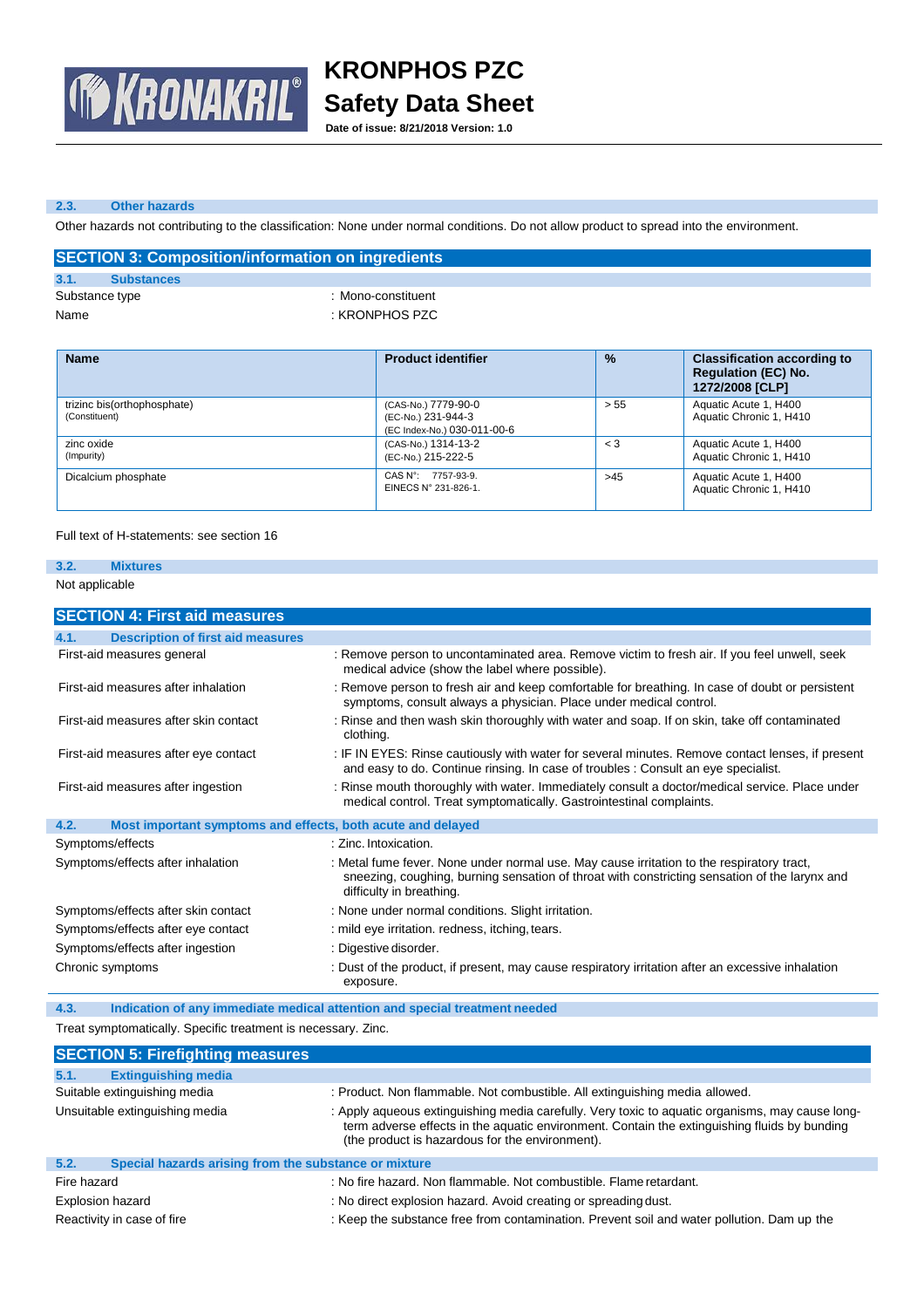

# **KRONPHOS PZC Safety Data Sheet**

**Date of issue: 8/21/2018 Version: 1.0**

| liquid spill. Contain the spilled material by bunding. |  |  |  |  |  |  |  |
|--------------------------------------------------------|--|--|--|--|--|--|--|
|--------------------------------------------------------|--|--|--|--|--|--|--|

Hazardous decomposition products in case of fire: Toxic fumes may be released.

| 5.3.<br><b>Advice for firefighters</b>                      |                                                                                                                                                                                                                                                                                                                                                                                                                                                                                                                                                                                                                                                                                                                        |
|-------------------------------------------------------------|------------------------------------------------------------------------------------------------------------------------------------------------------------------------------------------------------------------------------------------------------------------------------------------------------------------------------------------------------------------------------------------------------------------------------------------------------------------------------------------------------------------------------------------------------------------------------------------------------------------------------------------------------------------------------------------------------------------------|
| Precautionary measures fire                                 | : Waterproof retention basin. Do not allow large quantities, as are, to spread into the<br>environment. Do not discharge into drains or rivers. Not degradable in the soil. Contain the<br>extinguishing fluids by bunding. Do not allow run-off from fire fighting to enter drains or water<br>courses. Very toxic to aquatic life with long lasting effects.                                                                                                                                                                                                                                                                                                                                                         |
| Firefighting instructions                                   | : Not combustible. Flame retardant. Isolate from fire, if possible, without unnecessary risk. Keep<br>upwind. Avoid raising dust. Very toxic to aquatic life with long lasting effects. Do not allow<br>product to spread into the environment. Soil-Contaminating Substances. Dike and contain spill.<br>Recover as much product as possible. Carefully collect remainder. Contain the extinguishing<br>fluids by bunding (the product is hazardous for the environment). Place in an appropriate<br>container and dispose of the contaminated material at a licensed site. Do not allow run-off from<br>fire-fighting to enter drains or water courses. Do not dispose of fire-fighting water in the<br>environment. |
| Protection during firefighting                              | : Do not attempt to take action without suitable protective equipment. Extra personal protection:<br>complete protective clothing including self-contained breathing apparatus.                                                                                                                                                                                                                                                                                                                                                                                                                                                                                                                                        |
| Other information                                           | : Do not touch or walk on the spilled product. Dike and contain spill.                                                                                                                                                                                                                                                                                                                                                                                                                                                                                                                                                                                                                                                 |
| <b>SECTION 6: Accidental release measures</b>               |                                                                                                                                                                                                                                                                                                                                                                                                                                                                                                                                                                                                                                                                                                                        |
| 6.1.                                                        | Personal precautions, protective equipment and emergency procedures                                                                                                                                                                                                                                                                                                                                                                                                                                                                                                                                                                                                                                                    |
| General measures                                            | : . Individual protection measures/Personal protective equipment. Avoid dust formation.<br>. Measures for environmental protection. Do not discharge into drains or the environment.                                                                                                                                                                                                                                                                                                                                                                                                                                                                                                                                   |
| 6.1.1.<br>For non-emergency personnel                       |                                                                                                                                                                                                                                                                                                                                                                                                                                                                                                                                                                                                                                                                                                                        |
| Protective equipment                                        | : Appropriate dust or mist respirator should be used if airborne particles are generated when<br>handling this material.                                                                                                                                                                                                                                                                                                                                                                                                                                                                                                                                                                                               |
| <b>Emergency procedures</b>                                 | :. Keep container tightly closed and dry.<br>. Isolate from fire, if possible, without unnecessary risk.<br>. Do not touch or walk on the spilled product.<br>. Ventilate spillage area.<br>. Unauthorized persons are not admitted.                                                                                                                                                                                                                                                                                                                                                                                                                                                                                   |
| Measures in case of dust release                            | : Clean up methods. Avoid dust formation. Dust production: dust mask with filter type: P1, P2, P3<br>(Refer to chapter 8).                                                                                                                                                                                                                                                                                                                                                                                                                                                                                                                                                                                             |
| 6.1.2.<br>For emergency responders                          |                                                                                                                                                                                                                                                                                                                                                                                                                                                                                                                                                                                                                                                                                                                        |
| Protective equipment                                        | : Do not attempt to take action without suitable protective equipment. For further information<br>refer to section 8: "Exposure controls/personal protection".                                                                                                                                                                                                                                                                                                                                                                                                                                                                                                                                                         |
| <b>Emergency procedures</b>                                 | : Keep upwind.<br>. Do not allow to enter drains or water courses.<br>. Contain the spilled material by bunding (product is hazardous for the environment).<br>. Use closed containers for waste packaging and confinement.                                                                                                                                                                                                                                                                                                                                                                                                                                                                                            |
| 6.2.<br><b>Environmental precautions</b>                    |                                                                                                                                                                                                                                                                                                                                                                                                                                                                                                                                                                                                                                                                                                                        |
| <b>Contaminating Substances.</b>                            | Contain the spilled material by bunding. Do not allow to enter drains or water courses. Danger of pollution of drinking water when product enters the<br>soil. Do not discharge into drains or the environment. Sweep or shovel spills into appropriate container for disposal. Minimize water use for<br>cleaning. Get the package away from the fire if this can be done without risk. Assure discharge complies with applicable regulations. Soil-                                                                                                                                                                                                                                                                  |
| Mathods and material for containment and cleaning up<br>R 2 |                                                                                                                                                                                                                                                                                                                                                                                                                                                                                                                                                                                                                                                                                                                        |

| 0.3.                                         | <b>Metricas and material for containment and cleaning up</b>                                                                                                                                                                   |  |  |
|----------------------------------------------|--------------------------------------------------------------------------------------------------------------------------------------------------------------------------------------------------------------------------------|--|--|
| For containment                              | : Collect spillage. Dike and contain spill. Collect all waste in suitable and labelled containers and<br>dispose according to local legislation.                                                                               |  |  |
| Methods for cleaning up                      | : Mechanically recover the product. Sweeping or shovelling without dust for disposal. Dust<br>deposited may be vacuum cleaned or the area hosed down with water. Use closed containers<br>for waste packaging and confinement. |  |  |
| Other information                            | :. Do not discharge into drains or the environment.<br>. Do not bring to dump. Dispose of materials or solid residues at an authorized site.                                                                                   |  |  |
| 6.4.<br><b>Reference to other sections</b>   |                                                                                                                                                                                                                                |  |  |
| For further information refer to section 13. |                                                                                                                                                                                                                                |  |  |
| <b>SECTION 7: Handling and storage</b>       |                                                                                                                                                                                                                                |  |  |

|      | <b>SECTION 7: Handling and storage</b> |                                                                                                                                                                                                                                                                                                                                        |
|------|----------------------------------------|----------------------------------------------------------------------------------------------------------------------------------------------------------------------------------------------------------------------------------------------------------------------------------------------------------------------------------------|
| 7.1. | <b>Precautions for safe handling</b>   |                                                                                                                                                                                                                                                                                                                                        |
|      | Additional hazards when processed      | : . Avoid dust production.<br>. Avoid all unnecessary exposure.<br>. Avoid raising dust.<br>. Avoid breathing dust, mist or spray.<br>. Working area. Local exhaust and general ventilation must be adequate to meet exposure<br>standards. If the ventilation is suitable, it is not essential to wear respiratory equipment. In case |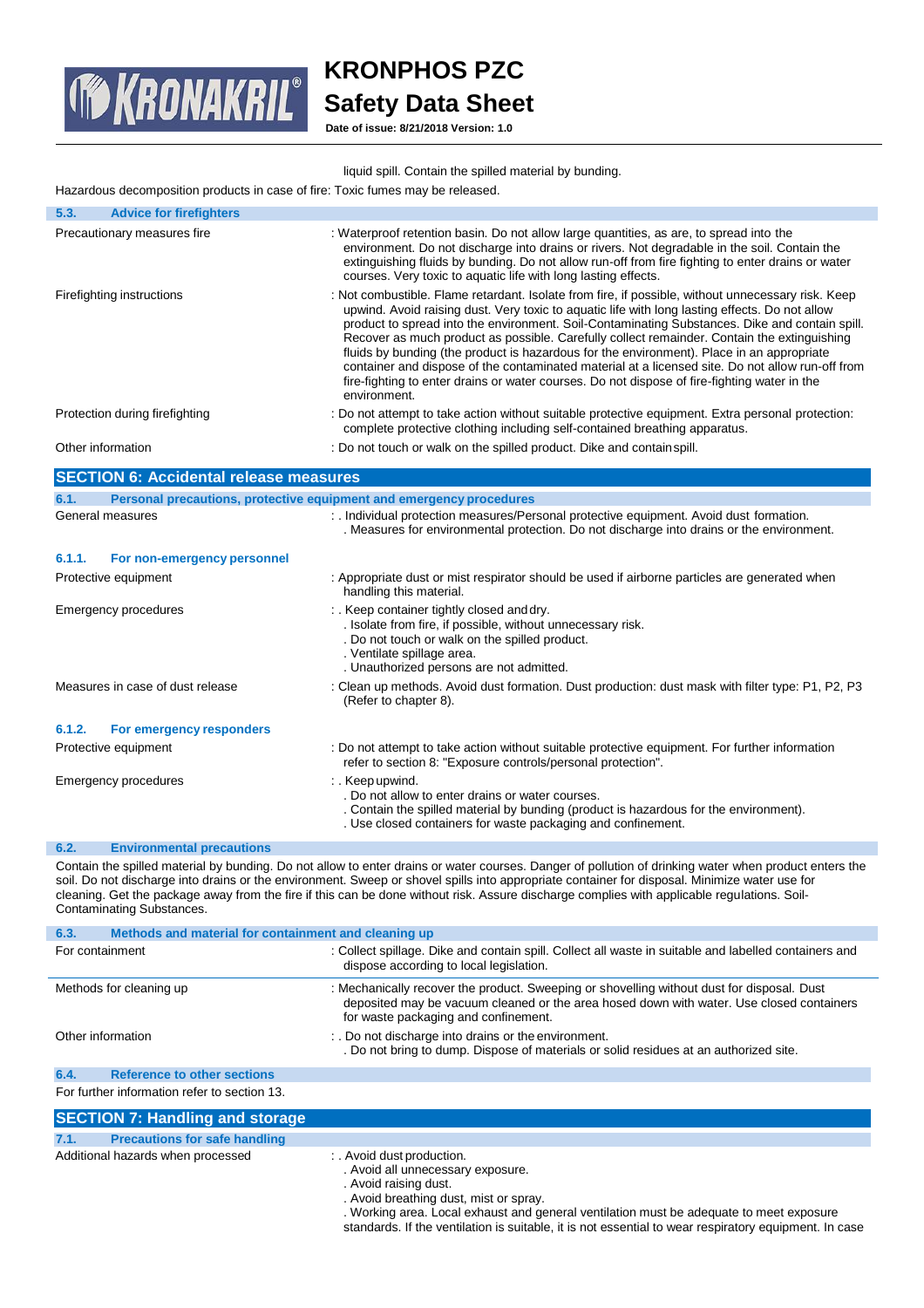

**Date of issue: 8/21/2018 Version: 1.0**

|                                                                      | sewer system.                                                                                                                                                                                                                                                                                                                           |
|----------------------------------------------------------------------|-----------------------------------------------------------------------------------------------------------------------------------------------------------------------------------------------------------------------------------------------------------------------------------------------------------------------------------------|
| Precautions for safe handling                                        | : Ensure good ventilation of the work station. Wear personal protective equipment. Keep<br>container tight closed. Keep away from food, drink and animal feeding stuffs. Take<br>precautionary measures to prevent the formation of static electricity.                                                                                 |
| Hygiene measures                                                     | :. Do not eat, drink or smoke when using this product.<br>. Wash hands and other exposed areas with mild soap and water before eating, drinking or<br>smoking and when leaving work.                                                                                                                                                    |
| 7.2.<br>Conditions for safe storage, including any incompatibilities |                                                                                                                                                                                                                                                                                                                                         |
| Technical measures                                                   | : Materials that will not burn. Store in original container. Store in tightly closed containers. Store<br>in a dry place. Keep away from food, drink and animal feeding stuffs. The floor of the depot<br>should be impermeable and designed to form a water-tight basin. Use care during processing<br>to minimize generation of dust. |
| Storage conditions                                                   | : The product is stable at normal handling and storage conditions. Store in a dry, cool area. Store<br>in a well-ventilated place. Keep container tightly closed.                                                                                                                                                                       |
| Incompatible products                                                | : None under normal use. Keep away from: acids and bases, Ammonia solution. Soluble in :<br>acids and bases, Ammonia solution.                                                                                                                                                                                                          |
| Packaging materials                                                  | : Store always product in container of same material as original container.                                                                                                                                                                                                                                                             |
| 7.3.<br>Specific end use(s)                                          |                                                                                                                                                                                                                                                                                                                                         |
| No additional information available                                  |                                                                                                                                                                                                                                                                                                                                         |

of insufficient ventilation, wear suitable respiratory equipment. Do not flush into surface water or

# **SECTION 8: Exposure controls/personal protection**

| 8.1.<br><b>Control parameters</b>        |                                |                                                                                                                                       |                                                                                                                              |
|------------------------------------------|--------------------------------|---------------------------------------------------------------------------------------------------------------------------------------|------------------------------------------------------------------------------------------------------------------------------|
| <b>KRONPHOS PZC</b>                      |                                |                                                                                                                                       |                                                                                                                              |
| EU                                       |                                |                                                                                                                                       | Assessed dust without specific effect (other particles, not classified anywhere else) (inhalable dust): 10 mg/m <sup>3</sup> |
| trizinc bis(orthophosphate) (7779-90-0)  |                                |                                                                                                                                       |                                                                                                                              |
| France                                   | Local name                     |                                                                                                                                       | Poussières réputées sans effet spécifique                                                                                    |
| France                                   | $VME$ (mg/m <sup>3</sup> )     |                                                                                                                                       | $10 \text{ mg/m}^3$                                                                                                          |
|                                          |                                |                                                                                                                                       | 5 mg/m <sup>3</sup> (fraction alvéolaire)                                                                                    |
| France                                   | Note (FR)                      |                                                                                                                                       | Valeurs règlementaires contraignantes                                                                                        |
| Germany                                  | Local name                     |                                                                                                                                       | Allgemeiner Staubgrenzwert                                                                                                   |
| Germany                                  |                                | TRGS 900 Occupational exposure limit value (mg/m <sup>3</sup> )                                                                       | < 10 mg/m <sup>3</sup> inhalable dust TRGS 559                                                                               |
| Germany                                  |                                | TRGS 900 Occupational exposure limit value (ppm)                                                                                      | < 3 mg/m <sup>3</sup> respirable dust TRGS 559                                                                               |
| Germany                                  |                                | MAK (DE) dust (Occupational Exposure Limits): 6 mg/m3                                                                                 |                                                                                                                              |
| <b>United Kingdom</b>                    | Local name                     |                                                                                                                                       | Dust                                                                                                                         |
| United Kingdom                           |                                | Dust (UK) (WEL (8 hours ref) TWA of inhalable dust): 10 mg/m3<br>Dust (UK) (WEL (8 hours ref) 8-hour TWA of respirable dust): 4 mg/m3 |                                                                                                                              |
| USA - ACGIH                              | Local name                     |                                                                                                                                       | Total dust (no special effect)                                                                                               |
| <b>USA - ACGIH</b>                       | ACGIH TWA (mg/m <sup>3</sup> ) |                                                                                                                                       | $< 10$ mg/m <sup>3</sup>                                                                                                     |
|                                          |                                |                                                                                                                                       |                                                                                                                              |
| <b>Monitoring methods</b>                |                                | Workplace exposure - General requirements for the performance of procedures for the                                                   |                                                                                                                              |
| Monitoring methods                       |                                | measurement of chemical agents                                                                                                        |                                                                                                                              |
|                                          |                                |                                                                                                                                       |                                                                                                                              |
| <b>KRONPHOS PZC</b>                      |                                |                                                                                                                                       |                                                                                                                              |
| DNEL/DMEL (Workers)                      |                                |                                                                                                                                       |                                                                                                                              |
| Acute - systemic effects, dermal         |                                | No observed effects                                                                                                                   |                                                                                                                              |
| Acute - systemic effects, inhalation     |                                | No observed effects                                                                                                                   |                                                                                                                              |
| <b>KRONPHOS PZC</b>                      |                                |                                                                                                                                       |                                                                                                                              |
| Acute - local effects, dermal            |                                | No observed effects                                                                                                                   |                                                                                                                              |
| Acute - local effects, inhalation        |                                | No observed effects                                                                                                                   |                                                                                                                              |
| Long-term - systemic effects, dermal     |                                | DNEL skin insoluble Zn = 5000 mg Zn/day (83 mg Zn/kg bodyweight/day)                                                                  |                                                                                                                              |
| Long-term - local effects, dermal        |                                | No observed effects                                                                                                                   |                                                                                                                              |
| Long-term - systemic effects, inhalation |                                | DNEL (Workers) Inhalation of dust Insoluble $Zn = 5$ mg/m3                                                                            |                                                                                                                              |
| Long-term - local effects, inhalation    |                                | No observed effects                                                                                                                   |                                                                                                                              |
| DNEL/DMEL (General population)           |                                |                                                                                                                                       |                                                                                                                              |
| Acute - systemic effects, dermal         |                                | No observed effects                                                                                                                   |                                                                                                                              |
| Acute - systemic effects, inhalation     |                                | No observed effects                                                                                                                   |                                                                                                                              |
| Acute - systemic effects, oral           |                                | No observed effects                                                                                                                   |                                                                                                                              |
| Acute - local effects, dermal            |                                | No observed effects                                                                                                                   |                                                                                                                              |
| Acute - local effects, inhalation        |                                | No observed effects                                                                                                                   |                                                                                                                              |
| Long-term - systemic effects, oral       |                                | DNEL oral Insoluble Zinc = 50 mg Zn/day (0.83 mg Zn/kg bodyweight/day)                                                                |                                                                                                                              |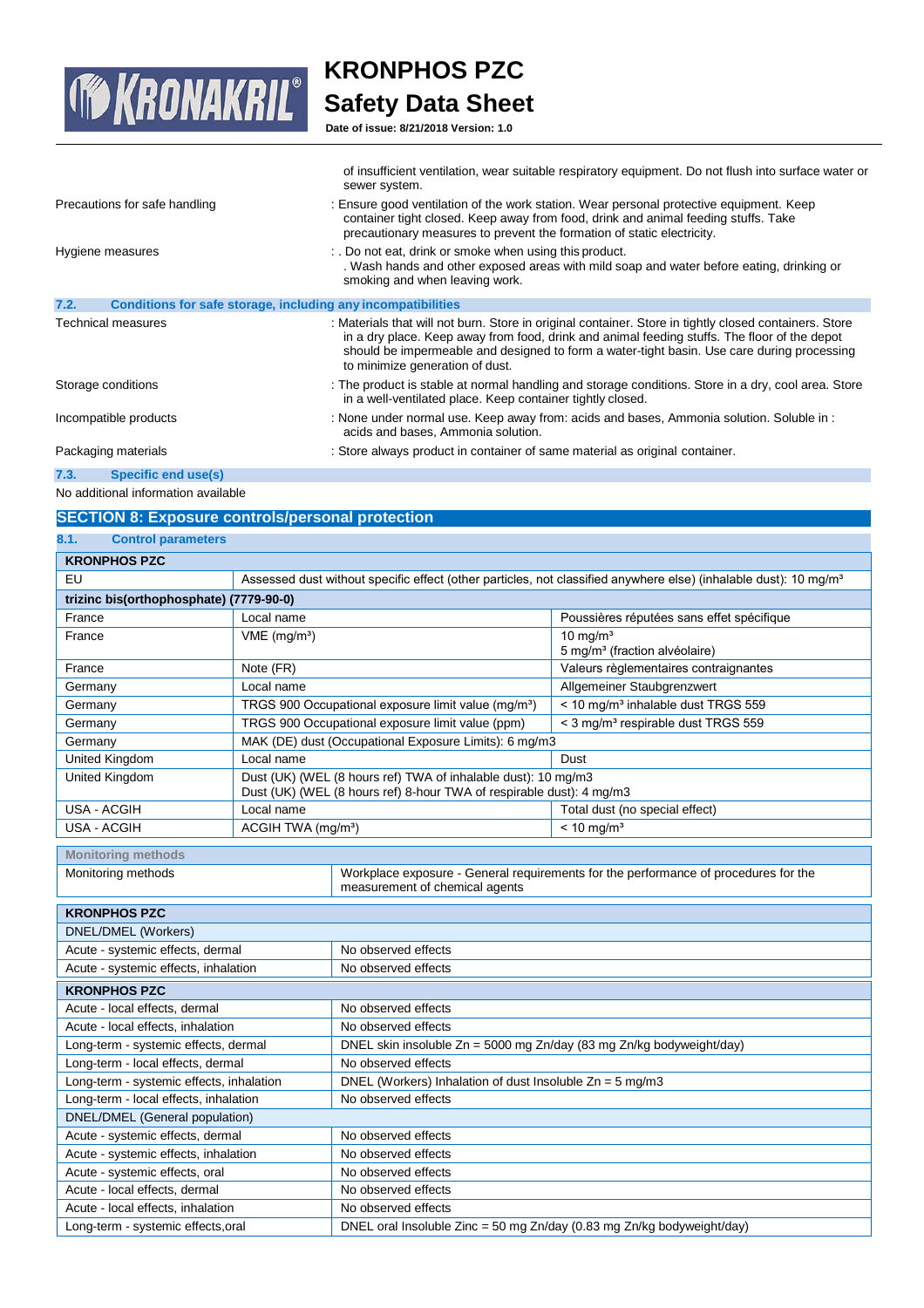

**Date of issue: 8/21/2018 Version: 1.0**

| Long-term - systemic effects, inhalation | DNEL inhalation Insoluble (General population) $Zn = 2.5$ mg/m3      |
|------------------------------------------|----------------------------------------------------------------------|
| Long-term - systemic effects, dermal     | DNEL skin insoluble Zn = 5000 mg Zn/day (83 mg Zn/kg bodyweight/day) |
| Long-term - local effects, dermal        | No observed effects                                                  |
| Long-term - local effects, inhalation    | No observed effects                                                  |
| PNEC (Water)                             |                                                                      |
| PNEC aqua (freshwater)                   | 0.0206 mg/l Zinc Concentration                                       |
| PNEC aqua (marine water)                 | 0.0061 mg/l Zinc Concentration                                       |
| <b>PNEC (Sediment)</b>                   |                                                                      |
| PNEC sediment (freshwater)               | 117.8 mg/kg dwt Zinc Concentration                                   |
| PNEC sediment (marine water)             | 56.5 mg/kg dwt Zinc Concentration                                    |
| PNEC (Soil)                              |                                                                      |
| PNEC soil                                | 35.6 mg/kg dwt Zinc Concentration                                    |
| PNEC (Oral)                              |                                                                      |
| PNEC oral (secondary poisoning)          | Not potentially bioaccumulable                                       |
| PNEC (STP)                               |                                                                      |
| PNEC sewage treatment plant              | 0.1 mg/l Zinc Concentration                                          |
| PNEC (additional information)            |                                                                      |
| Additional information                   | PNEC. Value. Zinc Concentration                                      |
|                                          |                                                                      |

#### **8.2. Exposure controls**

#### **Appropriate engineering controls:**

Handle product only in closed system or provide appropriate exhaust ventilation. Containment as appropriate.

. Exposure controls.

. Worker. Ensure good ventilation of the work station. Observe strict hygiene. Avoid raising dust. Extraction to remove dust at its source.

Atmospheric monitoring at regular intervals.

. Environmental exposure controls. Do not discharge the product into the environment. Technical onsite conditions and measures to reduce or limit discharges, air emissions and releases to soil.

. Air. Use a dust filter. Local exhaust and general ventilation must be adequate to meet exposure standards. Efficiency >84%.

. Water. Dam up the liquid spill. Assure effluents are compliant with applicable regulations.

. Soil. Waterproof retention basin. Dike and contain spill.

. Risk Management Measures. Applicable. ISO 14001. ISO 9001. IPPC. Directive 2012/18/EU (SEVESO III).

# **Personal protective equipment:**

Dust formation: dust mask.

#### **Materials for protective clothing:**

When skin contact is possible, protective clothing including gloves, apron, sleeves, boots, head and face protection must be worn. Efficiency >90%

#### **Hand protection:**

Use loose-fitting rubber or leather gloves. Efficiency >90%. Chemical resistant gloves (according to European standard NF EN 374 or equivalent)

#### **Eye protection:**

Safety glasses. optional

| <b>Type</b>    | Use                   | <b>Characteristics</b> | Standard      |
|----------------|-----------------------|------------------------|---------------|
| Safety glasses | <sup>-</sup> ine dust | With side shields      | <b>EN 166</b> |

#### **Skin and body protection:**

Protective clothing (with elasticated cuffs and closed neck): textiles, Tyvek® Gown/Coveralls... Efficiency >90%

#### **Respiratory protection:**

In case of excessive dust production. In the event of insufficient ventilation: > OEL/DNEL. Wear suitable respiratory equipment

| <b>Device</b>             | Filter type | <b>Condition</b>                  | <b>Standard</b>                |
|---------------------------|-------------|-----------------------------------|--------------------------------|
| Half-mask, Full face mask | Type P1     | Dust protection, Efficiency 75%   | EN 136, EN 140, EN 143, EN 149 |
| Half-mask, Full face mask | Type P2     | Dust protection, Efficiency 90%   | EN 136, EN 140, EN 143, EN 149 |
| Half-mask                 | Type P3     | Dust protection, Efficiency 97.5% | EN 140, EN 143, EN 149         |
| Full face mask            | Type P3     | Dust protection, Efficiency 97.5% | EN 136                         |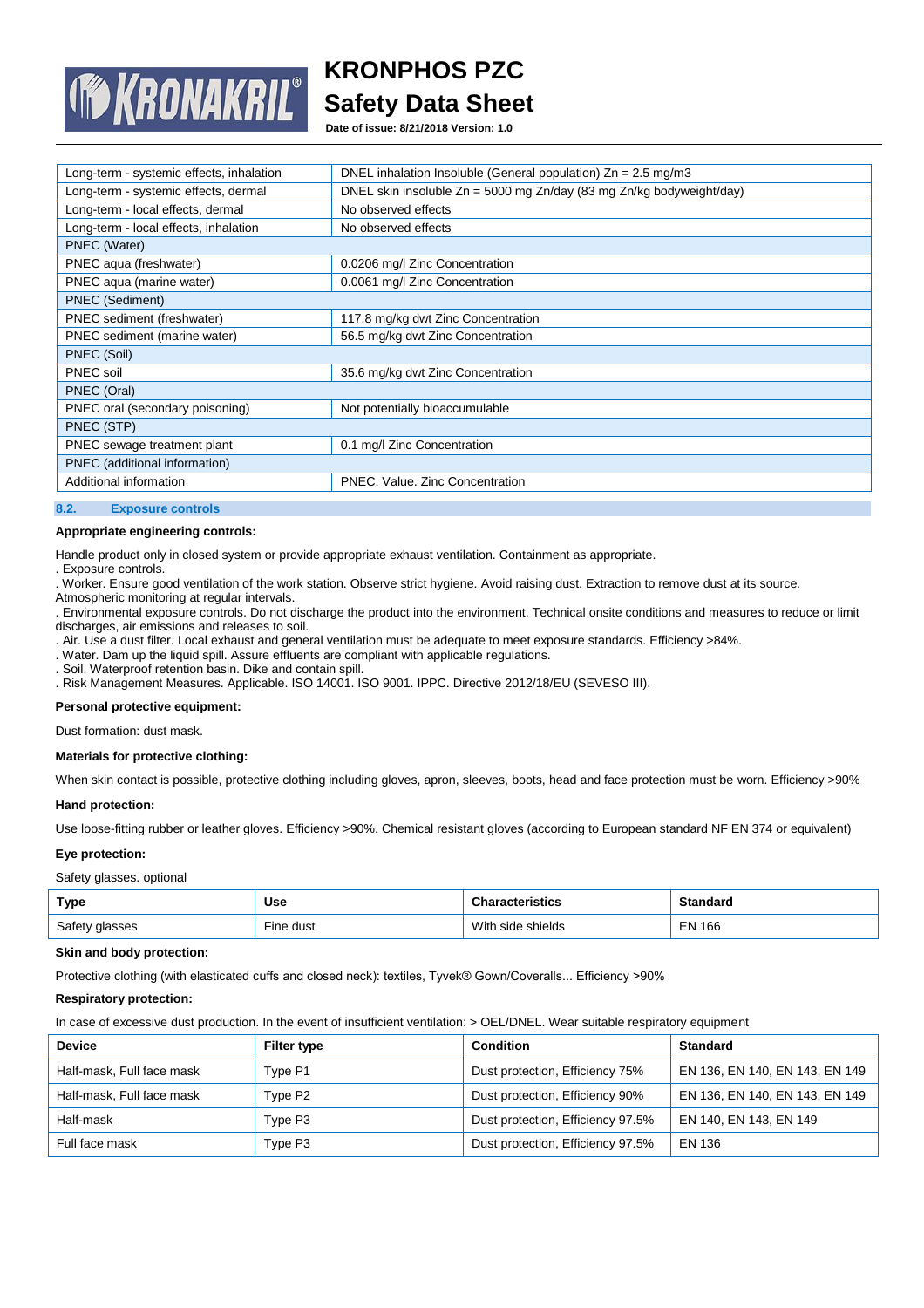

**Date of issue: 8/21/2018 Version: 1.0**

### **Personal protective equipment symbol(s):**



### **Environmental exposure controls:**

Avoid release to the environment. Avoid creating or spreading dust. Environmental exposure controls: water, air, soil. Efficiency >90%.

#### **Other information:**

Training staff on good practice. Handle in accordance with good industrial hygiene and safety practice. Keep away from food, drink and animal feeding stuffs. Normal overalls. Do not eat, drink or smoke during use.

| <b>SECTION 9: Physical and chemical properties</b>            |                                                                                        |  |  |
|---------------------------------------------------------------|----------------------------------------------------------------------------------------|--|--|
| 9.1.<br>Information on basic physical and chemical properties |                                                                                        |  |  |
| <b>Physical state</b>                                         | : Solid                                                                                |  |  |
| Appearance                                                    | : Powder.                                                                              |  |  |
| Colour                                                        | : white.                                                                               |  |  |
| Odour                                                         | : odourless.                                                                           |  |  |
| Odour threshold                                               | : Not relevant                                                                         |  |  |
| рH                                                            | $: 6 - 8$ ISO 787/9 10g/100g suspension                                                |  |  |
| pH solution                                                   | Not relevant                                                                           |  |  |
| Relative evaporation rate (butylacetate=1)                    | : Not relevant                                                                         |  |  |
| Relative evaporation rate (ether=1)                           | Not relevant                                                                           |  |  |
| Melting point                                                 | : 846 ℃                                                                                |  |  |
| Freezing point                                                | Not relevant                                                                           |  |  |
| Boiling point                                                 | Not relevant                                                                           |  |  |
| Flash point                                                   | : Not applicable, Not combustible                                                      |  |  |
| Critical temperature                                          | : Not relevant                                                                         |  |  |
| Auto-ignition temperature                                     | : Not applicable, Not combustible                                                      |  |  |
| Decomposition temperature                                     | : > 900 °CNone under nor mal use                                                       |  |  |
| Flammability (solid, gas)                                     | : Not relevant<br>Not flammable                                                        |  |  |
| Vapour pressure                                               | : Negligible vapour pressure at ambient conditions, Not applicable                     |  |  |
| Vapour pressure at 50 °C                                      | Not relevant                                                                           |  |  |
| Critical pressure                                             | Not relevant                                                                           |  |  |
| Relative vapour density at 20 °C                              | Not relevant                                                                           |  |  |
| Relative density                                              | Not relevant                                                                           |  |  |
| Relative density of saturated gas/air mixture                 | Not relevant                                                                           |  |  |
| Density                                                       | : 3.3 g/ml ISO 787/10                                                                  |  |  |
| Relative gas density                                          | : Not relevant                                                                         |  |  |
| Solubility                                                    | : Very slightly soluble in: water.<br>Water: $<$ 30 mg/l<br>Organic solvent: Insoluble |  |  |
| Log Pow                                                       | : Not applicable, Inorganic Particulate Substances                                     |  |  |
| Log Kow                                                       | : Inorganic Particulate Substances, Not applicable                                     |  |  |
| Viscosity, kinematic                                          | Not relevant                                                                           |  |  |
| Viscosity, dynamic                                            | Not relevant                                                                           |  |  |
| <b>Explosive properties</b>                                   | : Product is not explosive.                                                            |  |  |
| Oxidising properties                                          | : Non oxidizing.                                                                       |  |  |
| <b>Explosive limits</b>                                       | Not relevant<br>Not relevant                                                           |  |  |
| Lower explosive limit (LEL)                                   | Not relevant                                                                           |  |  |
| Upper explosive limit (UEL)                                   | Not relevant                                                                           |  |  |
| <b>Other information</b><br>9.2.                              |                                                                                        |  |  |
| VOC content                                                   | : Not applicable: solid mineral                                                        |  |  |
| Fat solubility                                                | : Insoluble in oils/fats                                                               |  |  |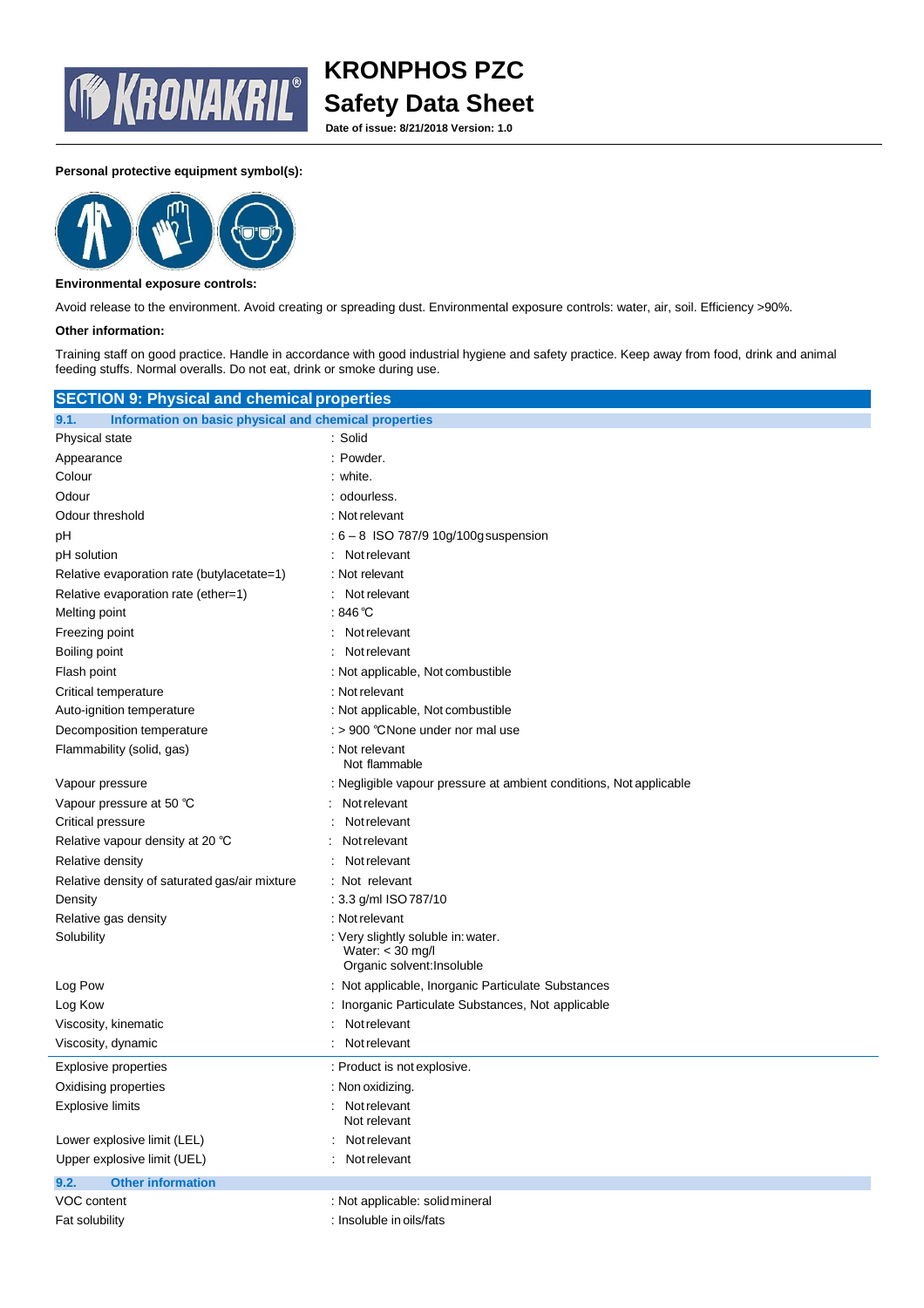

**Date of issue: 8/21/2018 Version: 1.0**

| Bulk density     | : $\approx$ 0.6 g/cm <sup>3</sup>                                                                               |
|------------------|-----------------------------------------------------------------------------------------------------------------|
| Refractive index | :≈1.6                                                                                                           |
| Other properties | : Dehydration<br>- 70-600°C Zn3(PO4)2,4H2O<br>- 120-600°C Zn3(PO4)2,3H2O<br>$-160-600^{\circ}$ C Zn3(PO4),2H2O. |

Additional information : Take precautionary measures to prevent the formation of static electricity

### **SECTION 10: Stability and reactivity**

### **10.1. Reactivity**

Stable under normal conditions. The product is non-reactive under normal conditions of use, storage and transport.

### **10.2. Chemical stability**

Stable under normal conditions of use: Handling and storage.

#### **10.3. Possibility of hazardous reactions**

No dangerous reactions known under normal conditions of use.

### **10.4. Conditions to avoid**

None under recommended storage and handling conditions (see section 7). Take precautionary measures to prevent the formation of static electricity.

**10.5. Incompatible materials**

Acids and bases. Strong acids. Strong bases. Ammonia solution.

### **10.6. Hazardous decomposition products**

Under normal conditions of storage and use, hazardous decomposition products should not be produced.

| <b>SECTION 11: Toxicological information</b>  |                                                                                                                                                                                                                             |
|-----------------------------------------------|-----------------------------------------------------------------------------------------------------------------------------------------------------------------------------------------------------------------------------|
| Information on toxicological effects<br>11.1. |                                                                                                                                                                                                                             |
| Acute toxicity (oral)                         | : Not classified (Based on available data, the classification criteria are not met: $> 2000$ mg/kg<br>bodyweight)                                                                                                           |
| Acute toxicity (dermal)                       | : Not classified (Not classified. insoluble in oils/fats, insoluble in water. Based on available data,<br>the classification criteria are not met: .<br>. LD50 dermal >2000 mg/kg bodyweight)                               |
| Acute toxicity (inhalation)                   | : Not classified (Not classified. Based on available data, the classification criteria are not met.<br>LC50 inhalation rat (Dust/Mist - mg/l/4h) > 5.7 mg/l 4H Classification by analogy: ZnO<br>(Klimisch and all 1982))   |
| <b>KRONPHOS PZC</b>                           |                                                                                                                                                                                                                             |
| LD50 oral rat                                 | > 5000 mg/kg > 5000 mg/kg zinc phosphate (OECD 401 method)                                                                                                                                                                  |
| LD50 dermal                                   | > 2000 mg/kg Classification by analogy: ZnO, No observed effects                                                                                                                                                            |
| LC50 inhalation rat (Dust/Mist - mg/l/4h)     | 5.7 mg/l/4h Classification by analogy: ZnO (Klimisch et al. 1982)                                                                                                                                                           |
| Skin corrosion/irritation                     | : Not classified (Not irritating.<br>. Skin. No observed effects, Classification by analogy: Löser 1977, Lansdown 1991.<br>. Respiratory tract. No observed effects. Classification by analogy: ZnO (Klimisch et al. 1982)) |
|                                               | pH: 6 - 8 ISO 787/9 10g/100g suspension                                                                                                                                                                                     |
| Serious eye damage/irritation                 | : Not classified (Not irritating to eyes (Mirbeau et all, 1999). OECD 405 method)                                                                                                                                           |
|                                               | pH: 6 - 8 ISO 787/9 10g/100g suspension                                                                                                                                                                                     |
| Respiratory or skin sensitisation             | : Not classified (Based on available data, the classification criteria are not met.<br>. Respiratory tract. No information available.<br>. Skin. No sensitisation responses were observed. Van Huygevoort AHBM 1999)        |
| Germ cell mutagenicity                        | : Not classified (No observed effects, Classification by analogy: . compoundszinc. Inconclusive<br>data)                                                                                                                    |
| Carcinogenicity                               | : Not classified (Inconclusive data. Technical impossibility to obtain the data)                                                                                                                                            |
| Reproductive toxicity                         | : Not classified (Inconclusive data. No observed effects.<br>. Fertility. NOAEL (Oral) >50 mg/kg bodyweight/day.<br>. Developmental toxicity. NOAEL (subacute, oral, rat) NOAEL> 20mg/kg bodyweight/day)                    |
| STOT-single exposure                          | : Not classified (No data available. No observed effects. Based on available data, the<br>classification criteria are not met. Not classified: By analogy ZnO)                                                              |
| STOT-repeated exposure                        | : Not classified (No observed effects. No data available. Based on available data, the<br>classification criteria are not met. Not classified: By analogy ZnO)                                                              |
| Additional information                        | : Specific target organ toxicity (repeated exposure)<br>- Description<br>NOAEC respiratory system, lungs                                                                                                                    |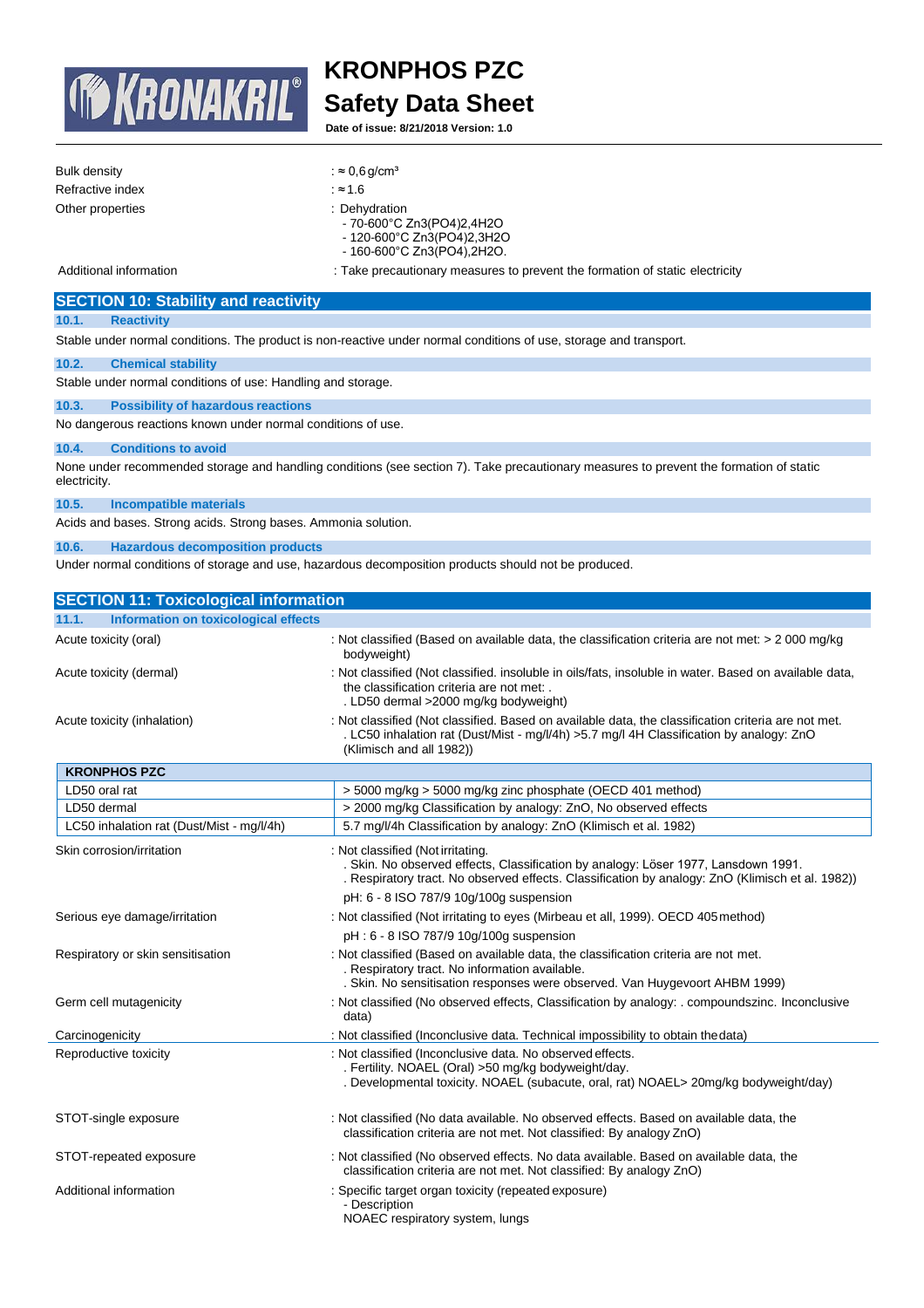

**Date of issue: 8/21/2018 Version: 1.0**

|                   | NOAEL cardiovascular system, digestive system, pancreas, blood system<br>NOAEL (oral rat, 90 days) 13.3 mg Zn/kg, mg/kg bw/day)                                     |
|-------------------|---------------------------------------------------------------------------------------------------------------------------------------------------------------------|
| Aspiration hazard | : Systemic effect. long term.<br>. DNEL (Workers) Inhalation of dust Insoluble $Zn = 5$ mg/m3.<br>. DNEL inhalation Insoluble (General population) $Zn = 2.5$ mg/m3 |

| <b>SECTION 12: Ecological information</b> |                                                                                                                                                             |
|-------------------------------------------|-------------------------------------------------------------------------------------------------------------------------------------------------------------|
| 12.1.<br><b>Toxicity</b>                  |                                                                                                                                                             |
| Ecology - general                         | : Very toxic to aquatic life with long lasting effects.                                                                                                     |
| Acute aquatic toxicity                    | : (freshwater) Fish: 5 Species, aquatic invertebrates: 5 Species, algae: 1 Species.                                                                         |
| Chronic aquatic toxicity                  | : NOEC chronic (freshwater) fish: 7 Species,<br>NOEC chronic (freshwater) aquatic invertebrates: 13 Species,<br>NOEC chronic (freshwater) algae: 2 Species, |
|                                           | NOEC (additional information). (marine water)<br>. NOEC fish: 1 Species. Zinc = $0.025$ mg Zn/l.                                                            |

. NOEC aquatic invertebrates: 26 Species, 0.0056<Zn mg/l<0.9 26 Species.

. NOEC aquatic algae 12 Species 0.0078<Zn mg/l<0.67

NOAEC, Inhalation of dust Guinea pig, 2.7 mg/m3 ZnO (5 days)

### Not rapidly degradable

| <b>KRONPHOS PZC</b>                                                                       |                                                                |
|-------------------------------------------------------------------------------------------|----------------------------------------------------------------|
| 0.169 mg/l a zinc Oncorhynchus mykiss (Rainbow trout)<br>LC50 fish 1                      |                                                                |
| 0.78 mg/l a zinc Pimephales promelas<br>LC50 fish 2                                       |                                                                |
| EC50 Daphnia 1                                                                            | 0.147 mg/l a zinc Ceriodaphnia dubia                           |
| 0.136 mg/l a zinc Pseudokirchneriella subcapitata (OECD 201 method)<br>EC50 72h algae (1) |                                                                |
| NOEC chronic fish                                                                         | 0.044 mg/l a zinc (freshwater)                                 |
| NOEC chronic crustacea                                                                    | 0.037 mg/l a zinc (freshwater)                                 |
| NOEC chronic algae                                                                        | 0.019 mg/l a zinc Pseudokirchneriella subcapitata (freshwater) |
|                                                                                           |                                                                |

# **12.2. Persistence and degradability**

| <b>KRONPHOS PZC</b>                       |                                                                                                          |
|-------------------------------------------|----------------------------------------------------------------------------------------------------------|
| Persistence and degradability             | Not relevant. Inorganic Particulate Substances. Very toxic to aquatic life with long lasting<br>effects. |
|                                           |                                                                                                          |
| 12.3.<br><b>Bioaccumulative potential</b> |                                                                                                          |

| <b>KRONPHOS PZC</b>       |                                                  |
|---------------------------|--------------------------------------------------|
| Log Pow                   | Not applicable, Inorganic Particulate Substances |
| Log Kow                   | Inorganic Particulate Substances, Not applicable |
| Bioaccumulative potential | not bioaccumulable.                              |

# **12.4. Mobility in soil**

| <b>KRONPHOS PZC</b> |                                           |                                                                                                                                                                                                       |
|---------------------|-------------------------------------------|-------------------------------------------------------------------------------------------------------------------------------------------------------------------------------------------------------|
|                     | Ecology - soil                            | No additional information available.<br>. Soil. K Zn soil Partition coefficient Solid/Water (log K Zn value=2.2, 158.5 l/kg).<br>. PNEC add. sediment.<br>. PNEC add. $=$ . Freshwater, marine water. |
|                     |                                           |                                                                                                                                                                                                       |
| 12.5.               | <b>Results of PBT and vPvB assessment</b> |                                                                                                                                                                                                       |

| 12.6. | Other adverse effects |               |  |
|-------|-----------------------|---------------|--|
|       | Other adverse effects | : None known. |  |

| Other adverse effects  | : None known.                                        |
|------------------------|------------------------------------------------------|
| Additional information | : Do not discharge the product into the environment. |
|                        | M-Factor acute (CLP). M-Factor acute (GHS-UN)=1      |

| <b>SECTION 13: Disposal considerations</b> |                                                                                                                                                             |  |
|--------------------------------------------|-------------------------------------------------------------------------------------------------------------------------------------------------------------|--|
| <b>Waste treatment methods</b><br>13.1.    |                                                                                                                                                             |  |
| Regional legislation (waste)               | : USA. RCRA. Not applicable.                                                                                                                                |  |
| Waste treatment methods                    | : Comply with local regulations for disposal. Dispose of this material and its container at<br>hazardous or special waste collection point.                 |  |
| Sewage disposal recommendations            | : Hazardous waste. Cleaning residues containing this material may be classified hazardous<br>waste.                                                         |  |
| Product/Packaging disposal recommendations | : Hazardous waste. Dispose in a safe manner in accordance with local/national regulations.<br>Dispose of materials or solid residues at an authorized site. |  |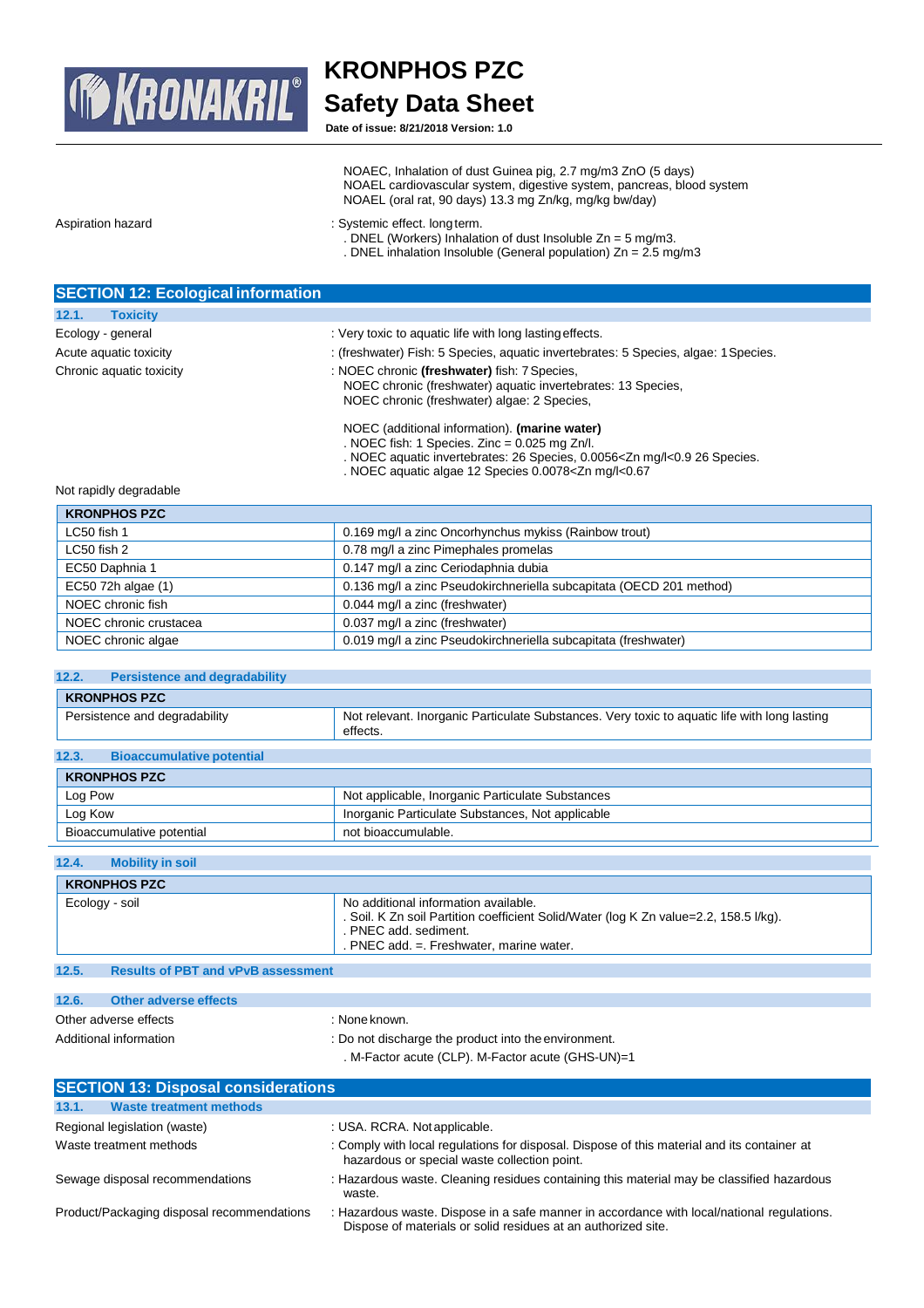

**Date of issue: 8/21/2018 Version: 1.0**

Ecology - waste materials **interpretent into the environment.** : Do not discharge the product into the environment.

# **SECTION 14: Transport information**

| In accordance with ADR / IMDG / IATA                                      |                                                                               |                                                                       |  |
|---------------------------------------------------------------------------|-------------------------------------------------------------------------------|-----------------------------------------------------------------------|--|
| <b>ADR</b>                                                                | <b>IMDG</b>                                                                   | <b>IATA</b>                                                           |  |
| 14.1.<br><b>UN number</b>                                                 |                                                                               |                                                                       |  |
| 3077                                                                      | 3077                                                                          | 3077                                                                  |  |
| 14.2.<br><b>UN proper shipping name</b>                                   |                                                                               |                                                                       |  |
| ENVIRONMENTALLY HAZARDOUS                                                 | ENVIRONMENTALLY HAZARDOUS                                                     | Environmentally hazardous substance, solid,                           |  |
| SUBSTANCE, SOLID, N.O.S.                                                  | SUBSTANCE, SOLID, N.O.S.                                                      | n.o.s.                                                                |  |
|                                                                           |                                                                               |                                                                       |  |
| <b>Transport document description</b>                                     |                                                                               |                                                                       |  |
| UN 3077 ENVIRONMENTALLY HAZARDOUS<br>SUBSTANCE, SOLID, N.O.S. 9, III, (-) | UN 3077 ENVIRONMENTALLY HAZARDOUS<br>SUBSTANCE, SOLID, N.O.S., 9, III, MARINE | UN 3077 Environmentally hazardous<br>substance, solid, n.o.s., 9, III |  |
|                                                                           | <b>POLLUTANT</b>                                                              |                                                                       |  |
|                                                                           |                                                                               |                                                                       |  |
| <b>Transport hazard class(es)</b><br>14.3.                                |                                                                               |                                                                       |  |
| 9                                                                         | 9                                                                             | 9                                                                     |  |
|                                                                           |                                                                               |                                                                       |  |
| 14.4.<br><b>Packing group</b>                                             |                                                                               |                                                                       |  |
| $\overline{\mathsf{III}}$                                                 | $\mathbf{III}$                                                                | $\mathbf{III}$                                                        |  |
| 14.5.<br><b>Environmental hazards</b>                                     |                                                                               |                                                                       |  |
| Dangerous for the environment : Yes                                       | Dangerous for the environment : Yes                                           | Dangerous for the environment: Yes                                    |  |
|                                                                           | Marine pollutant : Yes                                                        |                                                                       |  |
| No supplementary information available                                    |                                                                               |                                                                       |  |
|                                                                           |                                                                               |                                                                       |  |
| 14.6.<br><b>Special precautions for user</b>                              |                                                                               |                                                                       |  |
| - Overland transport                                                      |                                                                               |                                                                       |  |
| Classification code (ADR)                                                 | $:$ M7                                                                        |                                                                       |  |
| Limited quantities (ADR)                                                  | 5kg                                                                           |                                                                       |  |
| Mixed packing provisions (ADR)                                            | : MP10                                                                        |                                                                       |  |

| IVIIXED DACKING DIOVISIONS (ADR.)                                             | . MF IV        |
|-------------------------------------------------------------------------------|----------------|
| Transport category (ADR)                                                      | $\therefore$ 3 |
| Special provisions for carriage - Loading, unloading and handling (ADR): CV13 |                |
| Tunnel restriction code (ADR)                                                 | $\sim$         |
| EAC code                                                                      | : 2Z           |
| - Transport by sea                                                            |                |
| EmS-No. (Fire)                                                                | $F-A$          |
| EmS-No. (Spillage)                                                            | $: S-F$        |
| Stowage category (IMDG)                                                       | : A            |
| Stowage and handling (IMDG)                                                   | : SW23         |
| - Air transport                                                               |                |
| PCA Limited quantities (IATA)                                                 | : Y956         |
| PCA limited quantity max net quantity (IATA)                                  | : 30kgG        |
| PCA packing instructions (IATA)                                               | :956           |
| PCA max net quantity (IATA)                                                   | : 400kg        |
| CAO packing instructions (IATA)                                               | :956           |
| CAO max net quantity (IATA)                                                   | : 400kg        |
|                                                                               |                |

**14.7. Transport in bulk according to Annex II of Marpol and the IBCCode**

Not applicable

# **SECTION 15: Regulatory information**

**15.1. Safety, health and environmental regulations/legislation specific for the substance or mixture**

**15.1.1. EU-Regulations**